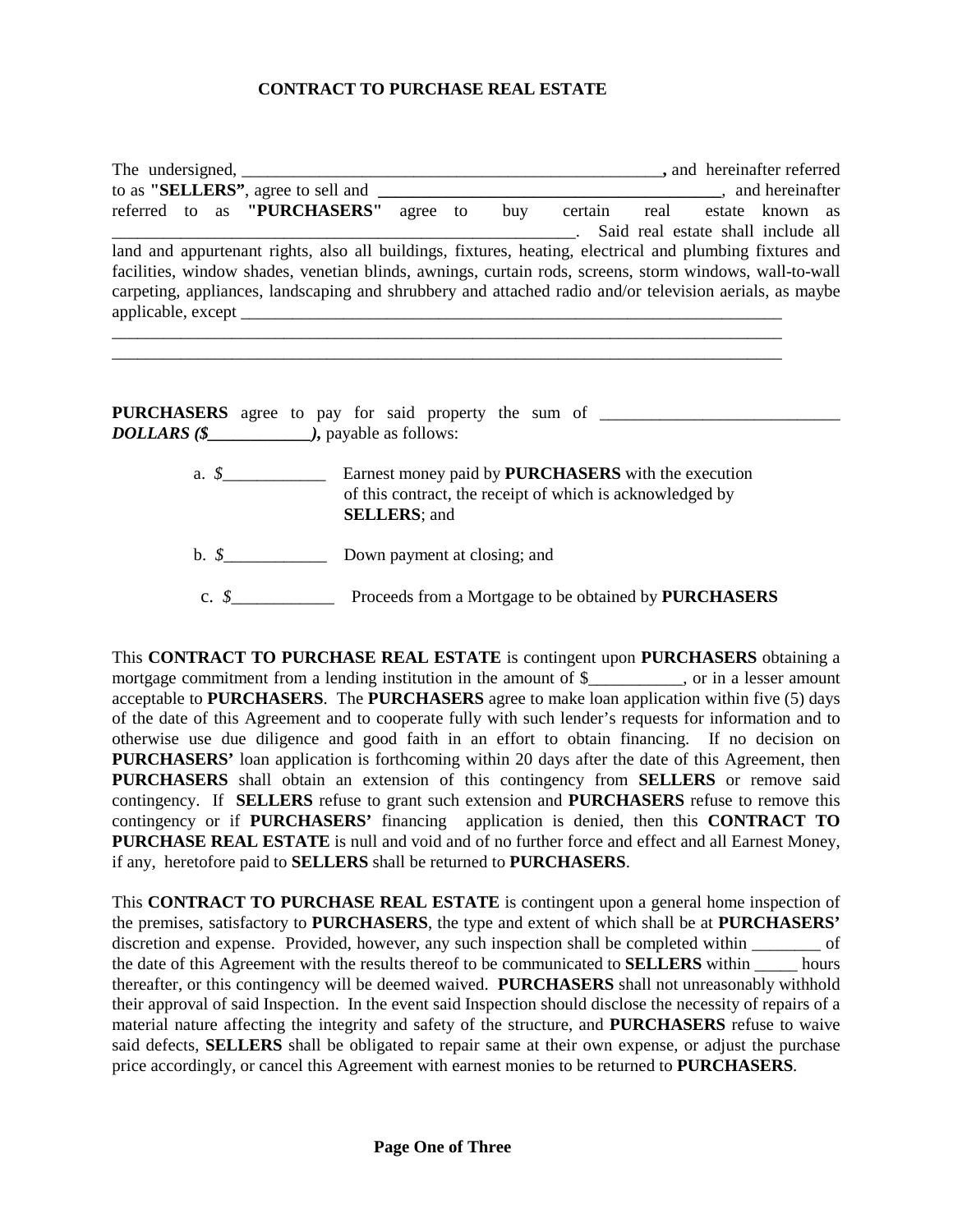**SELLERS** shall furnish a general warranty deed with release of dower, as applicable, and/or fiduciary deed, if required, conveying to **PURCHASERS** a good and marketable fee simple title to the property, free and clear of all liens and encumbrances whatsoever except restrictions, reservations, conditions, covenants, and easements of record; such encroachments as do not materially adversely affect the use or value of the premises; zoning ordinances, if any; and current taxes and assessments, both general and special, which are a lien, but not yet due and payable, and thereafter. In the event a title defect appears thereby preventing **SELLERS** from conveying the marketable title described herein, **PURCHASERS** shall have the option of affording **SELLERS** thirty (30) days to cure said defect, or may declare this **CONTRACT TO PURCHASE REAL ESTATE** null and void and thereby be entitled to the return of all monies heretofore tendered.

**SELLERS** shall furnish to **PURCHASERS** an Owner's Fee Policy of Title Insurance in the amount of the purchase price to be issued by either Old Republic or First American to be selected by Revere Title Agency, Inc. unless otherwise noted \_\_\_\_\_\_\_\_\_\_\_\_\_\_\_\_\_\_\_\_\_\_\_\_\_\_\_\_\_\_\_\_\_\_\_\_\_\_\_\_\_\_\_\_\_\_\_\_\_**.**

Taxes and assessments shall be prorated as of the date of recording the deed for record based upon the latest available tax duplicate. **SELLERS** shall pay directly all utility charges due up to the date the deed is filed for record. The escrow agent herein is authorized to withhold \$\_\_\_\_\_\_\_\_\_\_ from **SELLERS** pending final water and sewer charges. Upon proof of payment, the escrow agent shall release said funds to **SELLERS**; otherwise, escrow agent is to pay the final bill and remit balance of monies so held, if any, to **SELLERS**.

All funds and documents necessary for closing shall be deposited with **REVERE TITLE AGENCY, INC.,** Escrow Agent herein, at 6480 Rockside Woods Blvd. South, Suite 280, Independence, Ohio, 44131 on or before \_\_\_\_\_\_\_\_; and the deed shall be recorded on or about \_\_\_\_\_\_\_\_\_\_\_\_\_ with possession to be delivered by **SELLERS** to **PURCHASERS** no later than \_\_\_\_\_\_ days after the deed is filed for record.

**SELLERS** shall pay the following costs through escrow:

- Title Examination
- One-half  $(1/2)$  the escrow fee
- One-half (1/2) the premium for the Owners' Fee Policy of Title Insurance
- Any amounts due by reason of tax pro-ration
- Cost of recording mortgage satisfactions, as applicable
- Conveyance Fee
- Cost of preparing the deed
- Transfer Service Fee

**PURCHASERS** shall pay the following costs through escrow:

- Title Commitment
- One-half  $(1/2)$  the escrow fee
- One-half (1/2) the premium for the Owners' Fee Policy of Title Insurance
- Any additional premiums required by lender by reason of an ALTA Loan Policy
- Any costs incident to financing
- Cost of recording the deed
- Cost of recording the mortgage
- Cost of Mortgage Location Survey, if required by lender
- Special Tax Search

## **Page Two of Three**